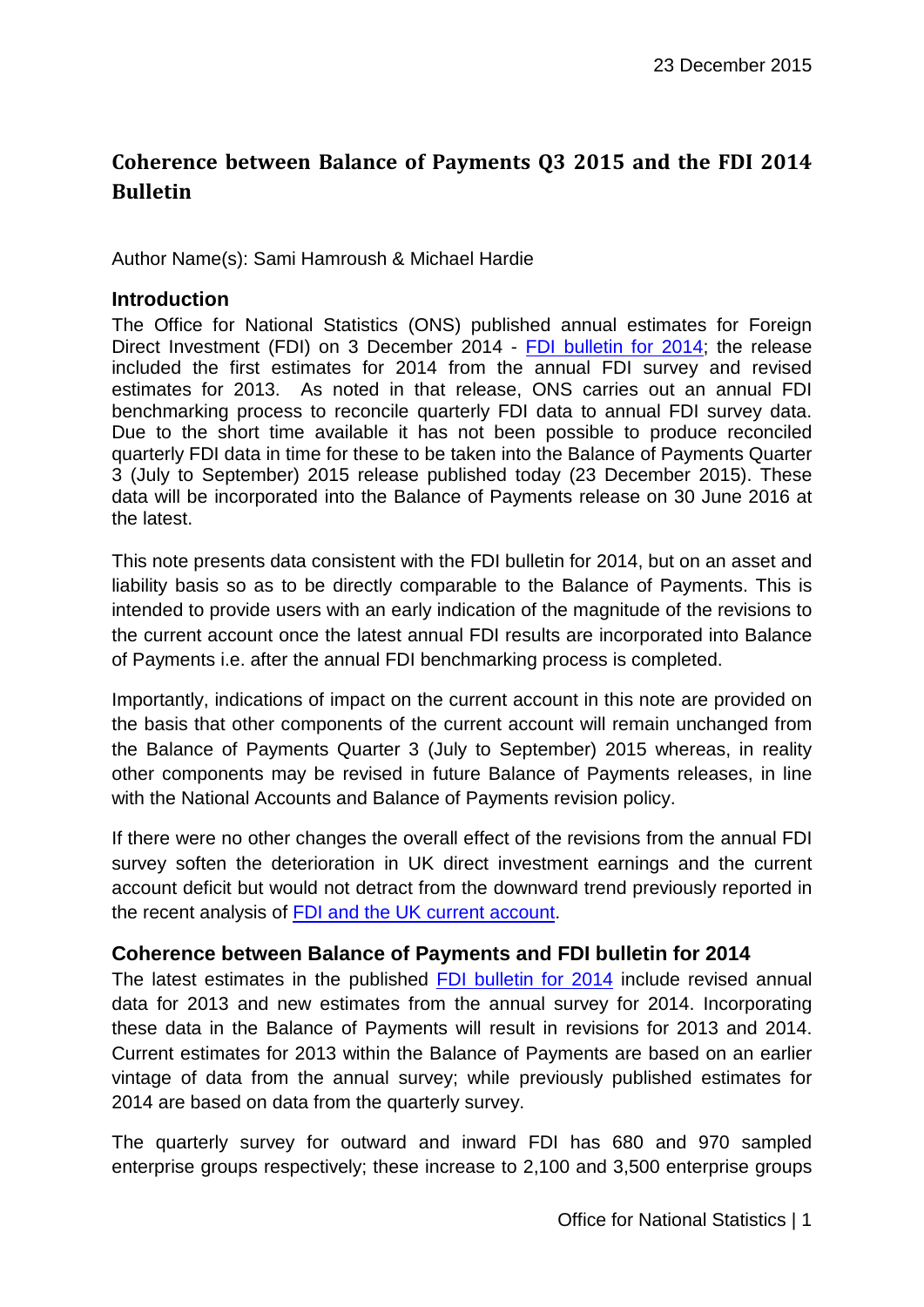on the annual survey. The quarterly survey gives information on the quarterly path and a timely first estimate of annual FDI, whereas the annual survey, which is less timely, utilises a large sample size and allows companies to base their returns on fully audited annual accounts, instead of management accounts that are provided on a quarterly basis.

FDI statistics published by ONS use two different principles: the asset & liability principle and directional principle. The asset & liability principle is used for the statistics presented in the Balance of Payments (BoP), Pink Book, and this note; while the directional principle is used for the statistics presented in the FDI bulletin. Further details relating to the differences between the two principles can be found in this [OECD paper.](http://www.oecd.org/daf/inv/FDI-statistics-asset-liability-vs-directional-presentation.pdf)

Although the methodological approaches provide different statistics for the investment positions, flows and earnings, the figures for net FDI earnings (i.e. credits less debits) resulting from the two different principles are broadly comparable. However, asset & liability principle data industry classifications are based on the parent company, whereas directional principle data are based on the affiliate. Since FDI statistics treat certain industries differently, such as excluding loans and interest of the banking industry, small differences between the net earnings figures can occur.

#### **Reconciling quarterly and annual FDI**

Once annual FDI data become available, a benchmark process is applied to quarterly FDI data within the Balance of Payments. This benchmark process is an annual reconciliation between the quarterly and annual surveys utilised in the production of FDI data. In the short term, the quarterly survey is used within the Balance of Payments and then later revised when the more comprehensive annual survey data become available.

ONS carries out the FDI benchmarking process on an annual basis and at the earliest opportunity. This note presents FDI estimates for 2013 and 2014 based on the annual survey responses on an asset & liability basis for the first time. These estimates utilise the same methodological approaches used in Balance of Payments to provide users with an early indication of the impact on the current account, if all other components are unchanged. These revised estimates will be incorporated into the BoP release on 30 June 2016 at the latest.

The estimates presented in this note highlight that the decline previously reported in direct investment earnings, and the resulting downward pressure applied to the UK current account deficit remains: all else being equal, the new annual FDI estimates would suggest that the current account deficit reached 4.5% as a percentage of GDP in 2014, compared with the 5.1% estimate in Balance of Payments (published 23 December 2015).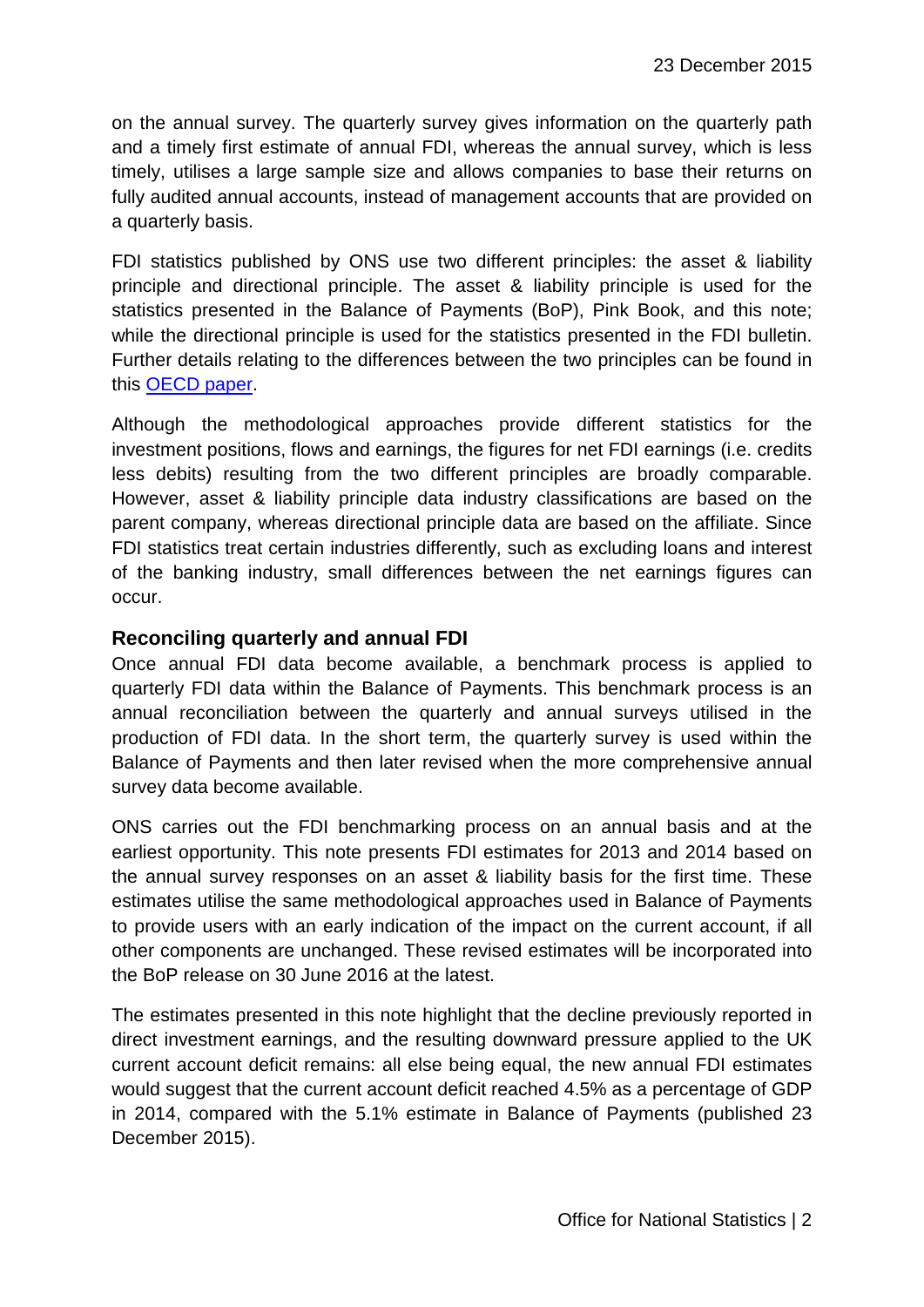A more in depth analysis of the drivers behind the decline in direct investment earnings can be found in a recent ONS publication, *[An Analysis of Foreign Direct](http://www.ons.gov.uk/ons/rel/fdi/foreign-direct-investment/an-analysis-of-foreign-direct-investment---the-key-driver-of-the-recent-deterioration-in-the-uk-s-current-account/art-an-analysis-of-foreign-direct-investment.html)  [Investment, the key driver of the recent deterioration in the UK's Current Account](http://www.ons.gov.uk/ons/rel/fdi/foreign-direct-investment/an-analysis-of-foreign-direct-investment---the-key-driver-of-the-recent-deterioration-in-the-uk-s-current-account/art-an-analysis-of-foreign-direct-investment.html)*.

### **FDI earnings and the current account**

FDI estimates based on annual survey responses when incorporated will result in upward revisions to credits in 2013, from £75 billion to £84 billion; while 2014 credits are revised downwards, from £73 billion to £71 billion.

The new estimates of FDI debits see little change for 2013, remaining at £56 billion; however, there is a notable downward revision to 2014 debits, from £71 billion to £58 billion.

The overall effect of these revisions results in the balance of UK direct investment earnings rising, from £19 billion and £2 billion in 2013 and 2014 to £28 billion and £13 billion respectively.

Although the revisions soften the deteriorations previously reported in net direct investment earnings, the trend previously cited as the driver of the fall – that is, a fall in the amount the UK earns abroad and a rise in the amount overseas investors earn in the UK – remains, as seen in Figure 1.



**Figure 1: Net FDI earnings according to BoP and latest FDI estimates** £ billion

As can be seen in Figure 2, net FDI earnings (credits minus debits) according to today's Balance of Payments have deteriorated consistently since 2011, shown by the blue bars. This decline was the main driver behind the widening of the current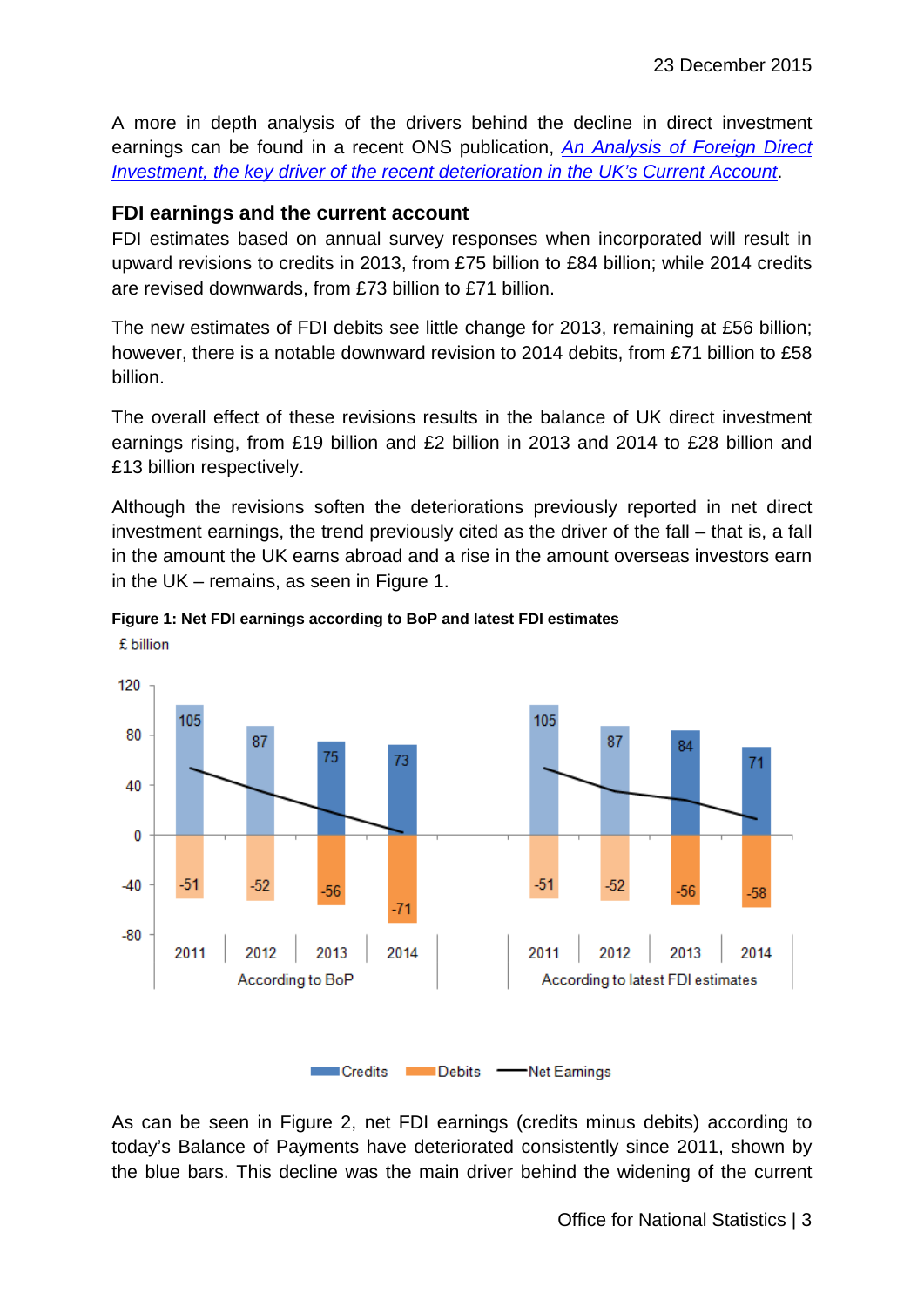account deficit, from 1.7% in 2011 to 4.5% and 5.1% in 2013 and 2014 respectively – the latter representing the highest deficit recorded since comparable records began in 1948.

The incorporation of revised FDI annual data for 2013 and new data 2014 result in net FDI earnings increasing from £19 billion to £28 billion in 2013 and from £2bn to 13bn in 2014. If all other components are held constant, this would reduce the current account deficit as a percentage of nominal GDP to 4.0% and 4.5% in 2013 and 2014 respectively. However, the current account deficit in 2014 would still remain the highest on record despite incorporating revisions solely from the FDI annual survey.





Office for National Statistics | 4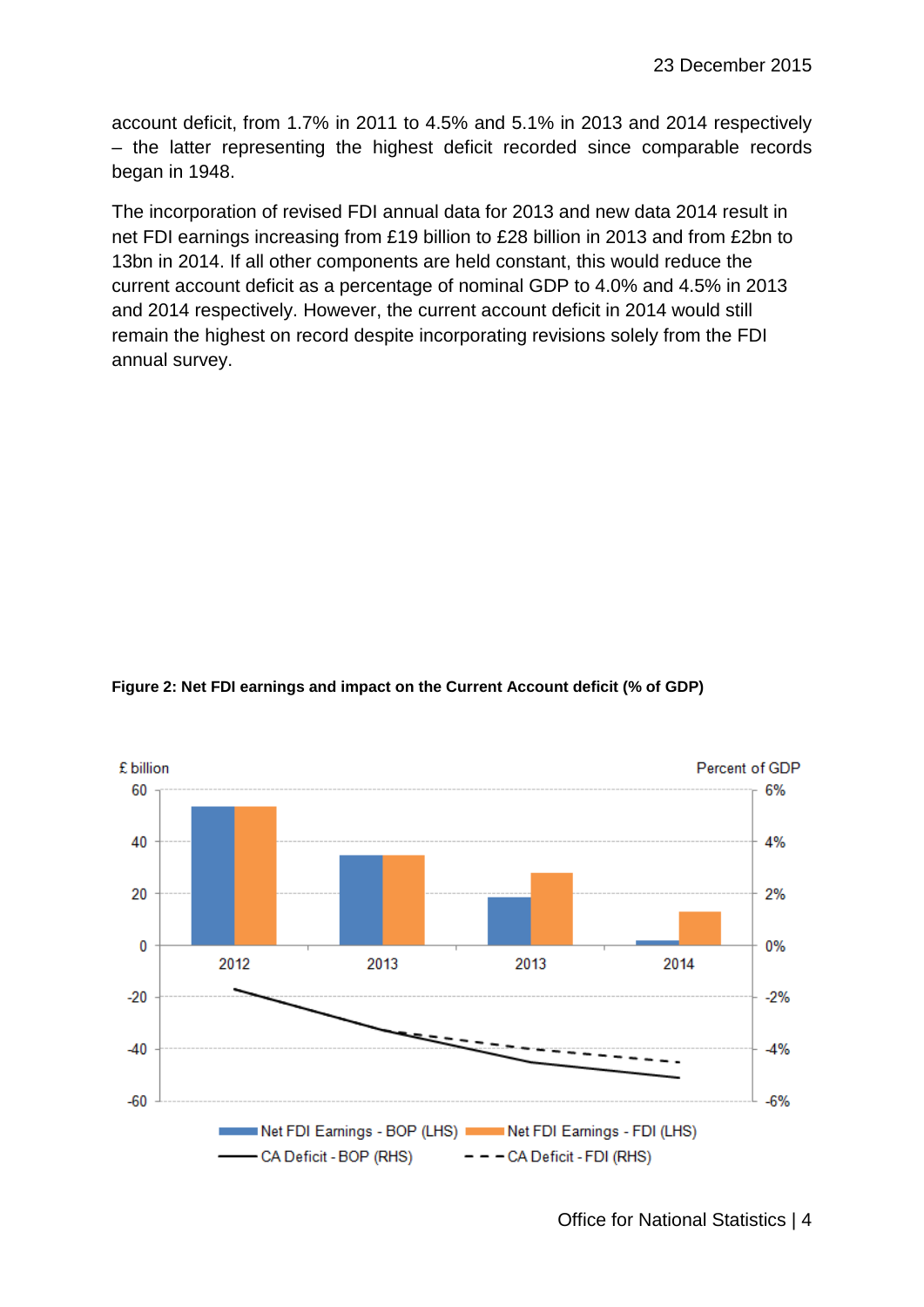# **FDI positions**

£ billion

The new FDI estimates based on annual survey responses also result in revisions to FDI positions. On the assets side, new estimates result in upward revisions of £105 billion and £93 billion for 2013 and 2014, to £1,372 billion and £1,320 billion respectively.

In terms of liabilities, there is an upward revision of £44 billion in 2013 and a downward revision of £34 billion in 2014, to £1,257 billion and £1,341 billion respectively.

The overall effect of these revisions results in the deterioration previously reported in net UK FDI positions being softened; the previously published deterioration from £311 billion in 2011 to £54 billion and -£148 billion in 2013 and 2014 respectively is now revised upwards, to £115 billion and -£21 billion in 2013 and 2014 respectively, as seen in Figure 2.

Similarly to earnings, although the revisions soften the decline previously reported, the overall narrative remains the same – the value of UK FDI assets abroad has remained relatively flat since 2012, while the value of FDI into the UK has continued to increase, as shown in Figure 3. Furthermore, 2014 marks the first year that the UK net FDI position turned negative since comparable records began in 1997.



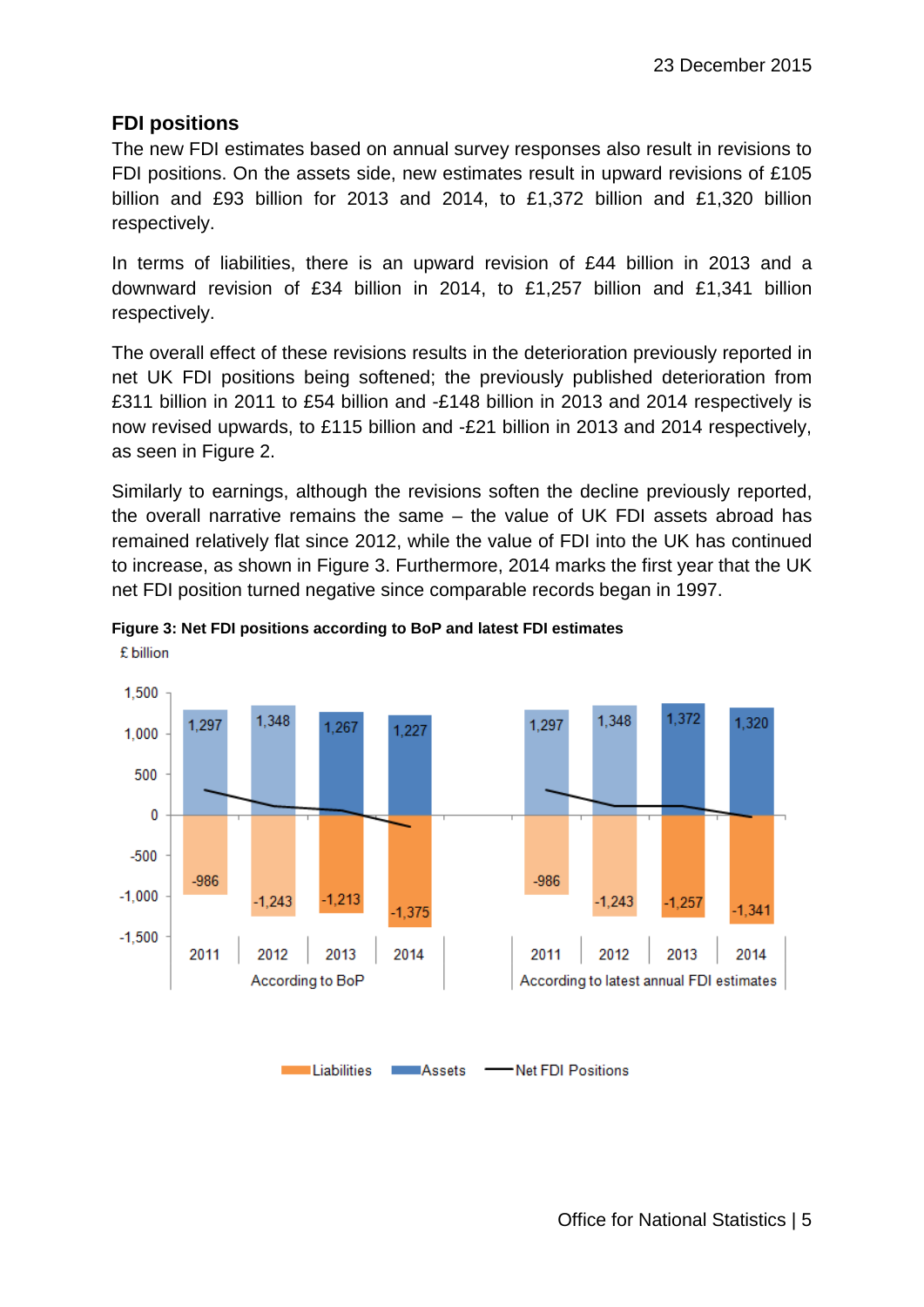# **Drivers behind deterioration in net FDI earnings**

As previously reported in [analysis by ONS,](http://www.ons.gov.uk/ons/rel/fdi/foreign-direct-investment/an-analysis-of-foreign-direct-investment---the-key-driver-of-the-recent-deterioration-in-the-uk-s-current-account/art-an-analysis-of-foreign-direct-investment.html) a decline in direct investment earnings can reflect a change in the stock of income generating assets, a change in the rate of return generated by assets, or a combination of the two.

The decline in the value of credits the UK generates from its FDI assets were previously linked to a decline in the rate of return UK based investors generate on their FDI; previously reported to have fallen from 8.1% to 5.9% between 2011 and 2014. This explanation still holds in the context of the new FDI estimates, which show the rate of return FDI assets generate fell from 8.1% to 5.4% between 2011 and 2014, as shown in Figure 4.



**Figure 4: Stocks of FDI assets and rates of return according to BoP and latest FDI estimates**

The rise in debits foreign investors generate was previously linked to a rise in investment into the UK, with a fall in the rate of return from 5.2% to 5.1% between 2011 and 2014 slightly offsetting this. This analysis still applies when examining new FDI estimates, where the value of liabilities increased from £986 billion to £1,341 billion between 2011 and 2014, while the rate of return these liabilities generate has fallen from 5.2% to 4.3% over the same period, as shown in Figure 5.